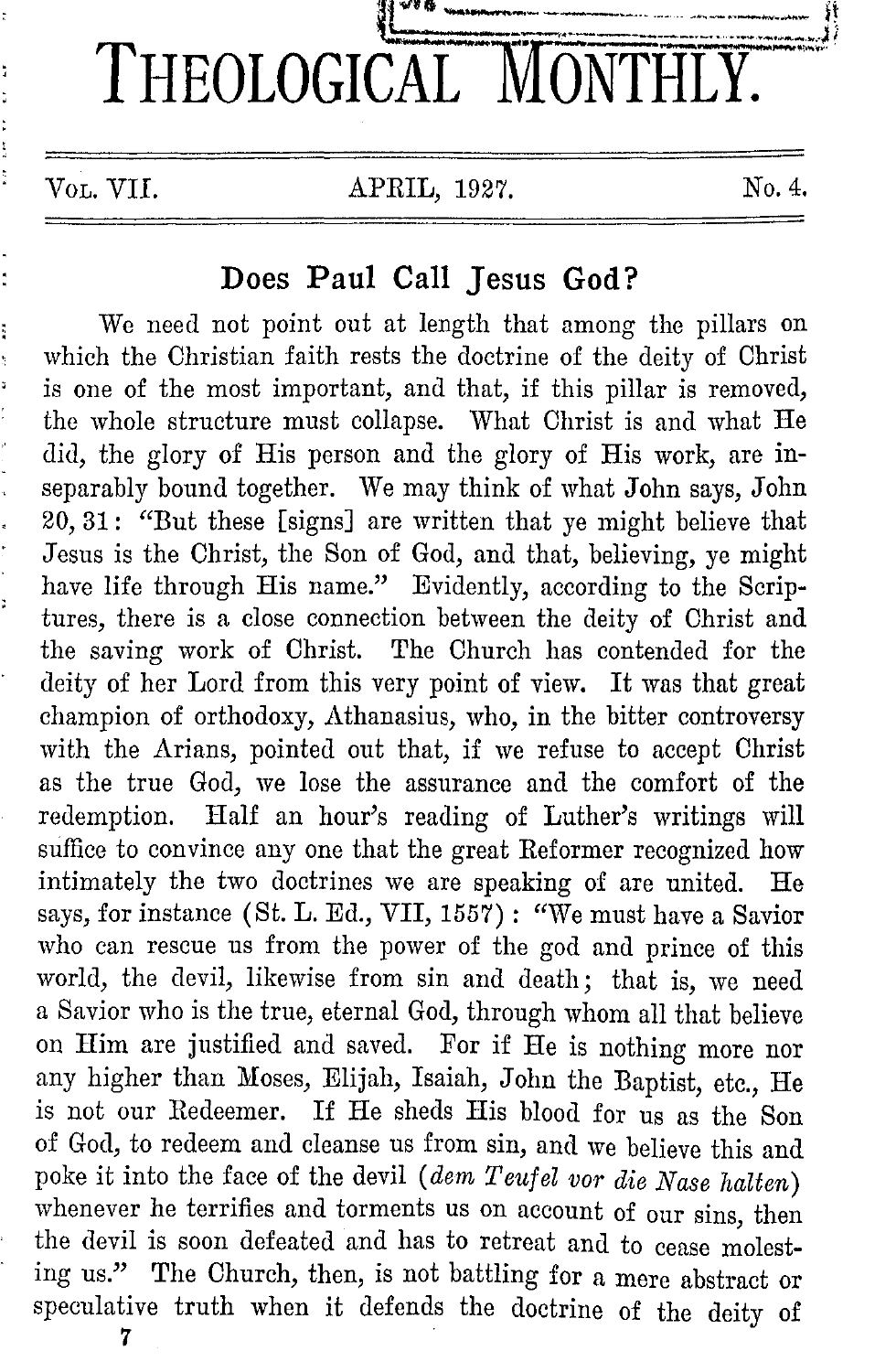## **BOOK REVIEW.**

**:Bible** History References. Explanatory Notes on the Lessons Embodied in the *Comprehensive Bible History for Lutheran Solwols.*  Vol. II: *New Testament Stories.* With maps and illustrations. By *1'. Rupprecht.* 477 pages. Price, \$2.50. ( Concordia Publishing House, St. Louis, Mo.)

We agree with Dr. Kretzmann, who wrote the introductory remarks to this book, that it, "like the other volume [Old Testament Stories], ought to be within the reach of all those whose work requires them to instruct young and old." By issuing these two volumes of Old and New Testament stories, the author, the Rev. Mr. Rupprecht, has rendered a valuable service to religious educators: pastors, teachers, Sunday-school workers, and parents. Each lesson has introductory remarks, a brief explanation of words and phrases, catechism lessons, hymn references, Bible readings. In addition, there are valuable sketches on such subjects as "The Herodians," "Brief Biographical Sketches of the Twelve Disciples," also pictures, and Nelson's Bible Atlas with an Index. *Tolle, lcge!*  FRITZ.

Origin of Protestant Denominations. By *John Theodore Mueller.*  Price, 5 cts.; dozen, 48 cts. Postage extra. (Concordia Publishing House, St. Louis, Mo.)

When did the different Protestant denominations originate, and what was the cause? This question comes to the minds of many who do not know tho answer. Professor Mueller answers the question in a 16-page tract, written in popular style. In liis concluding remarks, Professor Mueller says: "The study of the doctrines of the Lutheran Church, which are those of the Bible, is necessary for a proper confession of the true faith; but in order to be able to refute the errors of other churches, it is necessary also to know what they teach. The study of the origin of the Reformed Protestant denominations explains many questions which arise concerning them." This is another good tract; but, as other tracts, it will never reach the mass of the people unless churches, church societies, or individuals buy it in large quantities and distribute it gratis. The low price makes this possible. The present Lenten season is an opportune time for the distribution of this and other tracts.

:Proceedings of the Thirty-Third Regular Convention of the Synod of Missouri, Ohio, and Other States, assembled as the Eighteenth Delegate Convention at Holy Cross Church, St. Louis, Mo., June 9 to 18, 1926. 252 pages. Price, \$1.25. (Concordia Publishing House, St. Louis, Mo.)

The large and important work of our Synod in home and foreign fields, its educational institutions and missions, ought sufficiently to interest the members of Synod to persuade them to purchase a copy of the *Proceedings*  of the last Delegate Synod. For those who prefer English an English copy has been printed. FRITZ.

/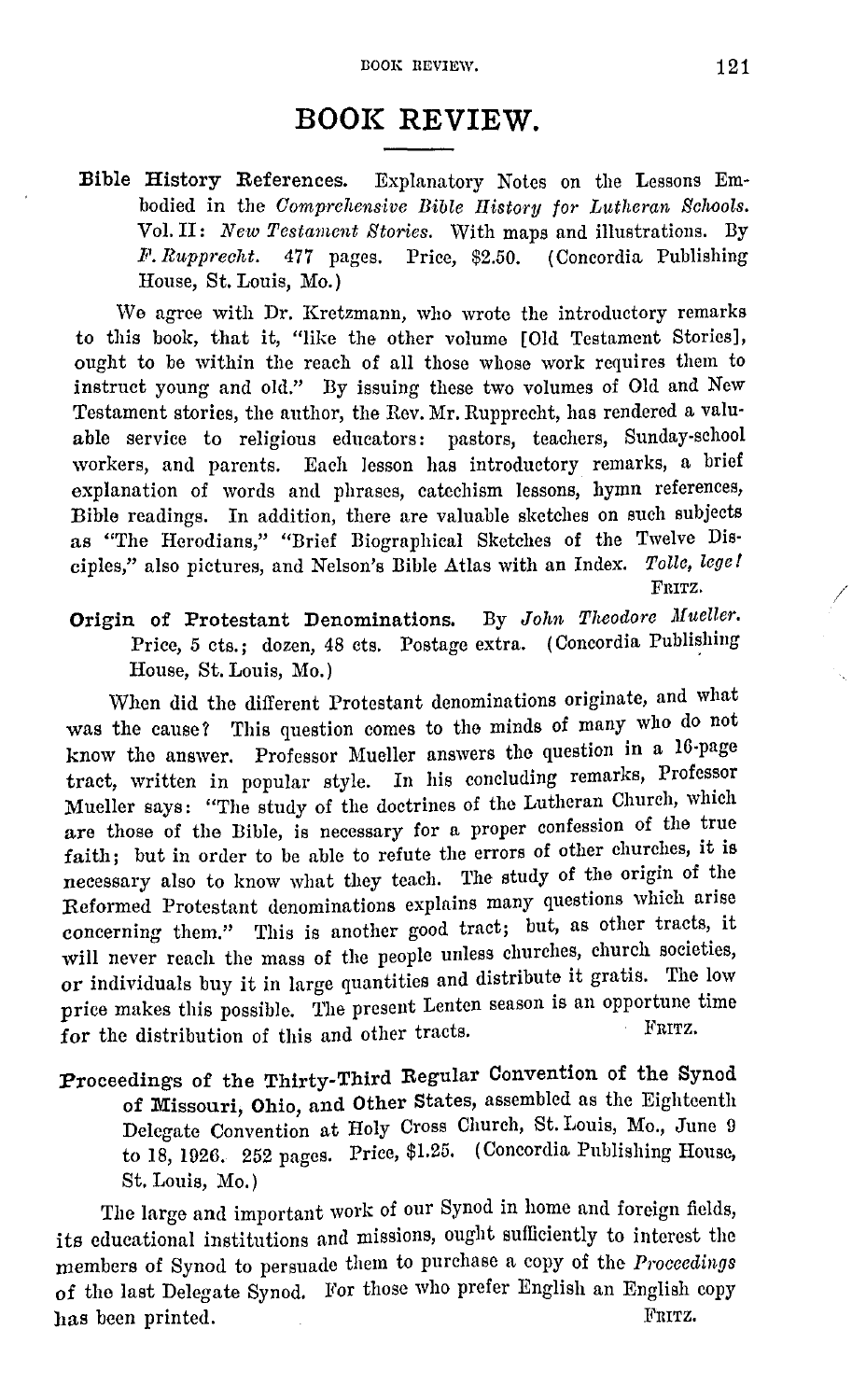A Treatise on Conscience. By *Oharles Scaer, A. M.,* Head of the English Department in St. John's College, Winfield, Kans. Price, 50 cts, (The Stratford Company, Boston, Mass.) Order from Concordia Publishing House, St. Louis, Mo.

This neatly bound booklet of 35 pages discusses its great subject, conscience, in a sane manner. The venerable author places himself on the sure foundation which God has given us in His unshakable Word and, standing on that basis, defines the nature of conscience and its functions, pointing out at the same time that experience confirms the teaehing of the Bible. After an introduction, chapters are presented with the following headings: "l. What Is Conscience in Its Relation to the Mental Powers? 2. The Functions of Conscience. 3. The Different States of Conscience. 4. The Cultivation of Conscience. 5. Conclusion." Professor Scaer says that the various and wrong conceptions of conscience and the indifference toward its functions in practical life impelled him to write this treatise. After reading it, we can say that it is an excellent means for giving that instruction on conscience which one needs.

The Augustana Synod in North America. Minutes of the Sixty-sixth Annual Convention ( 1925), held in St. Paul's Lutheran Church, Minneapolis, Minn. 270 pages, besides conference statistics.

In addition to the 270 pages of report on the convention held in 1025, these minutes contain a compiete account of the congregations belonging to the Augustana Synod. To the student of American history the report is invaluable. Of special interest is the president's annual report, which affords the reader a fair insight into the difficulties with which this Lutheran Church of Swedish descent must contend. "The English services arc the best attended," but "the Sunday services are neglected more or less." "There are cases where neither the old nor the young seem to appreciate" the ordinance of the Lord's Supper. "The parochial school is declining in some sections, and in others it appears to be coming back." But the president can also say: "We rejoice to know that our men are still preaching the old and well-tried Gospel," "The Church gets more money than ever," and: "The work of foreign missions is constantly growing," etc. Muellen.

Evangelism. By Prof. Edward Pfeiffer, D. D. 93 pages. Price, 75 cts. (The Lutheran Book Concern, Columbus, O.) Order from Concordia Publishing House, St. Louis, Mo.

This brief, but excellent "handbook for workers" is written mainly for pastors, but may be used to advantage also by lay workers in the Church. In four chapters it treats the "Nature of the Work," "The Pastor as Evangelist," "Qualifications of vVorkers," and "Scripture Equipment for Workers." In the last chapter, which is perhaps the most important, the author suggests how the pastor should deal with the great number of persons requiring special care. These he divides into three groups, "the children of the world," "the backslidden," and "church• members who on account of special infirmity need special attention and peculiar treatment." The title "Evangelism" is rather too broad to express the contents of this fine little book, which is a most practical contribution to the still meager literature of Pastoral Theology. MUELLER,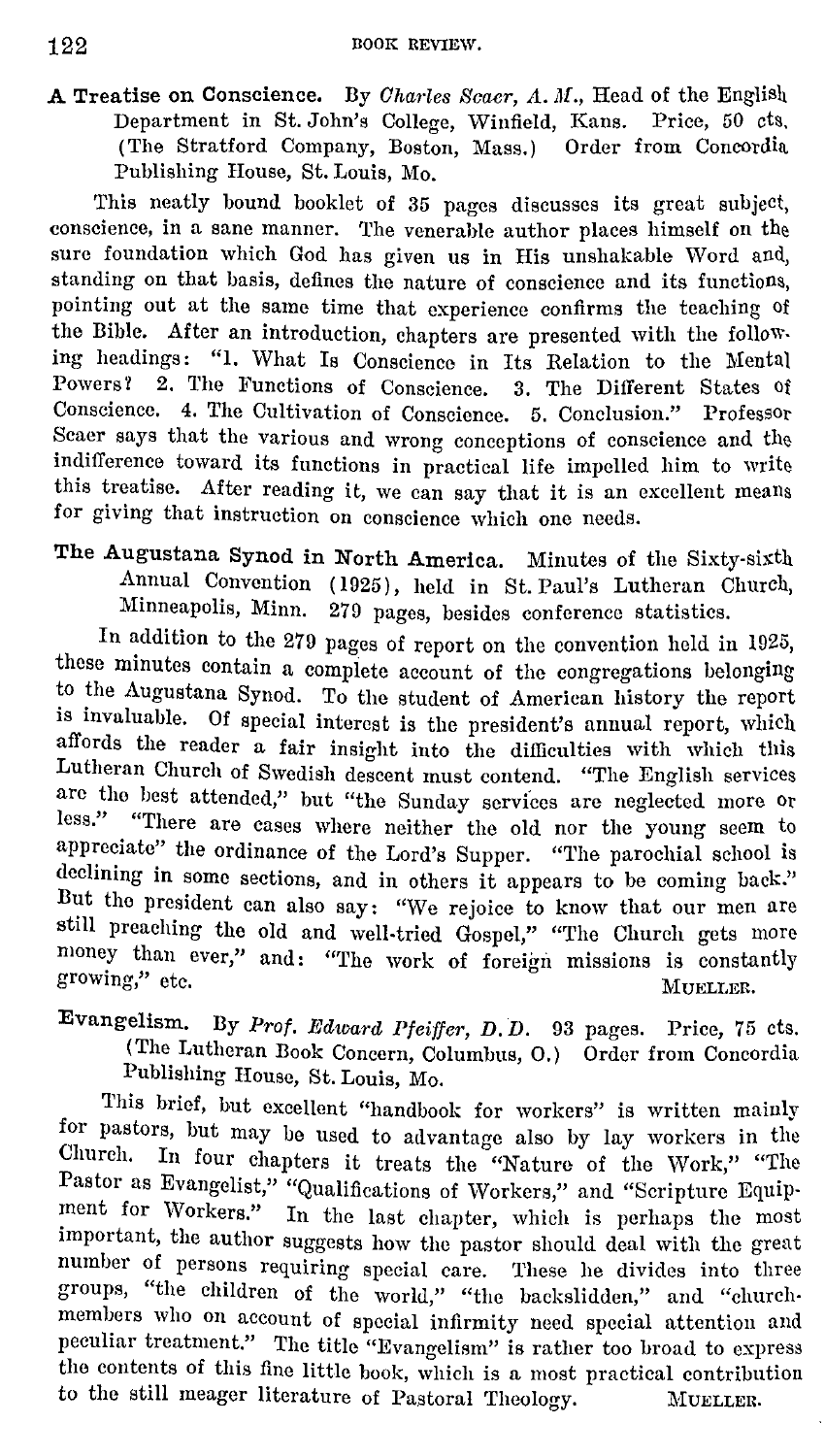Weep Not. 467 texts and outlines for funeral sermons and addresses. By *Rev. Otto Mees, D. D.* 320 pages. Price, \$2.00. Order from Concordia Publishing House, St. Louis, Mo.

This collection of texts, themes, and parts for funeral addresses is so complete that hardly any occasion will arise for which it will not provide the busy pastor with the desired material for a proper sermon. In gathering the material, the author kept in mind that "the calls to serve at funerals frequently come with very short notice" and that "every funeral is an opportunity for mission-work." Two outlines are given for sermons to be preached in cases of suicide, and in both instances the preaching of the Law in its full severity is intended. These outlines, and perhaps a few others, are superfluous, as Lutheran pastors ought not to bury those who deliberately and wilfully took their own lives. For cases where suicide was committed by those not responsible, other texts and themes ought to be suggested MUELLER. be suggested.

Protestants under Polish Rule. By *Lndolf Mueller,* formerly vicar of Schensee, Poland. (Evangelical Press Association for Germany, Berlin-Steglitz.)

This brochure contains a most graphic description of atrocities which were inflicted upon evangelical Christians in Poland after the late war. It is an appeal for sympathy, addressed to every fair-minded Christian. MUELLER.

Christian Science in the Light of Holy Scripture. By *I. M. Halde-*<br>
way *D. D. pasten of Wast Boatist Church* New York City. 441 *man, D. D., pastor of First Baptist Church, New York City.* pages. Price, \$1.75. (Fleming H. Revell Company, N.Y.) Order from Concordia Publishing House, St. Louis, Mo.

Some votaries of the Christian Science cult believe that they belong to the Christian Church. One of them, in a communication to the *Lutheran Witness* of November 7, 1900, bitterly protested against the action of the *Witness* in reading Christian Scientists out of the Christian Church, declaring that, while "Christian Scientists differ **in** some respects from their fellow-Christians," their creed "is based on God, the God of the Bible," and branding the statement of the *Witness* that "not a single doctrine of Christ, the apostles, and prophets does she [Mrs. Eddy] endorse" as "very unchristian, unbecoming language." And the leaders of this cult, for reasons of their own, insist to this day that it is a Christian denomination. The first two articles of their religion, as put forth in the *Year-boolc of*  the *Ohurehes, 1924-25,* read: "As adherents of Truth, we take the inspired Word of the Bible as our sufficient guide to eternal life. acknowledge and adore one supreme and infinite God. We acknowledge His Son, one Christ; the Holy Ghost, or Divine Comforter; and man in God's image and likeness." To all who feel inclined to look to Christian Science for help in their physical and spiritual troubles the study of Dr. Haldeman's book is recommended. It is a thorough *expose* of Christian Science as a heathen cult, garbed in a Christian dress, and that a rather flimsy one. It shows in twenty chapters that Christian Science denies the reality of matter, of sickness, of sin, of death, of damnation, denies the Godhead of Jesus Christ, the atonement through His blood, justification, and regeneration; that it teaches that the Comforter promised by Jesus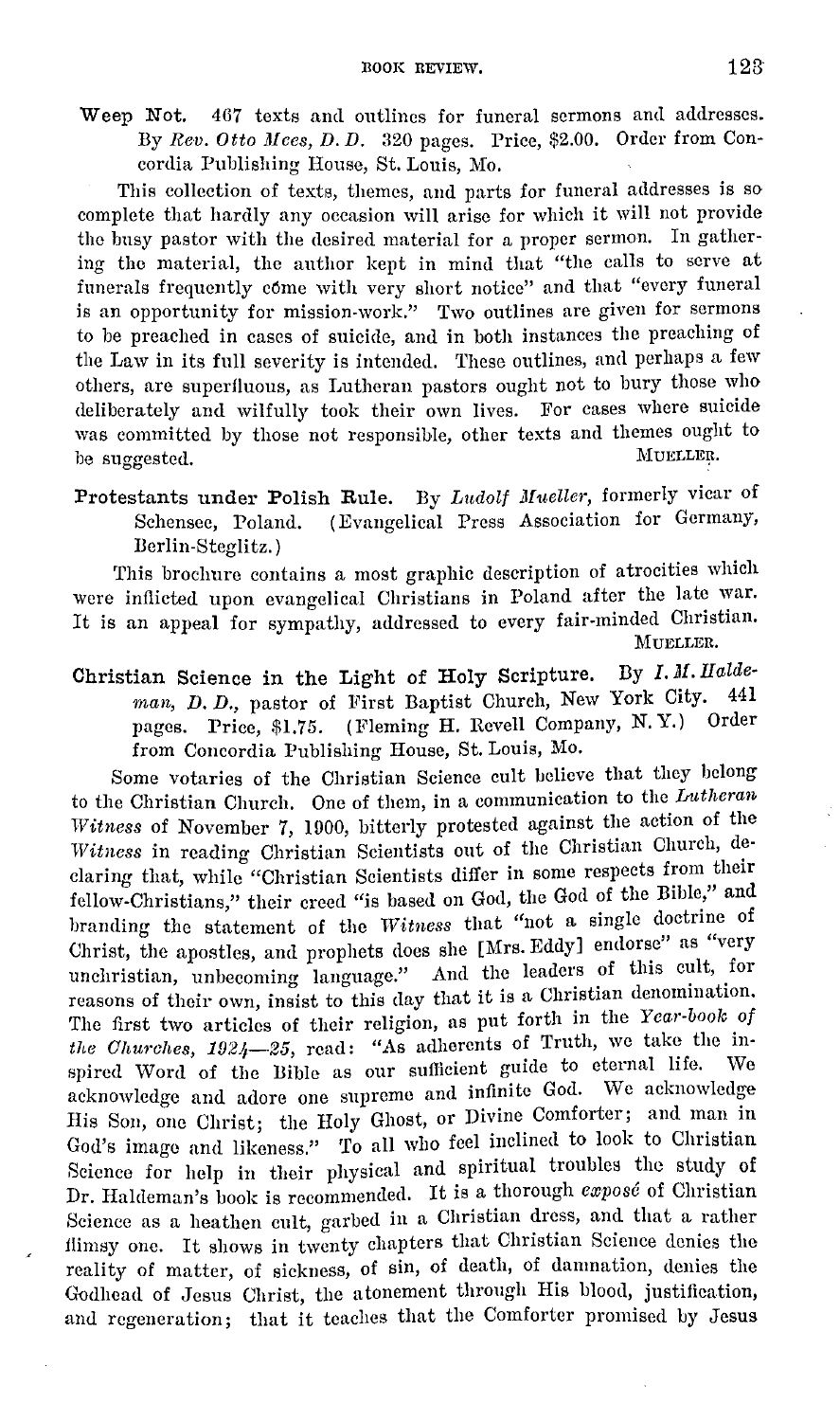j

is Christian Science; that there is no personal God; that man is selfexistent and eternal like God, one with God; and that, instead of "taking the inspired Word of God as their sufficient guide to eternal life," they look upon it as a book full of human error, childish weakness, and deliberate falsehood, their real guide being Mrs. Eddy's inspired Science and *Ileaith.* Our author refuses to waste much time in pointing out how utterly the ravings of Christian Science conflict with sound reason, but stresses their utter conflict with the Bible. He analyzes with clear and incisive logic the statements of Mrs. Eddy, stresses and impresses the clear statements of Scripture, and brings homo to every honest reader: "If you accept the Bible, you must deny every fundamental proposition of Christian Science. If you accept Christian Science, you must deny every fundamental doctrine of the Bible." The author also does well in pointing out the source of Christian Science's uncanny influence. It is admitted that Christian Science has effected supernatural cures. And how is it to be explained that 60,000 people (figures of the United States census of some years ago; Christian Science of late refuses to give out the figures why?) will accept the ravings of a system of philosophy which has gone mad, of a system of theology which denies every Christian teaching, as Gospel, as Biblical? Dr. Haldeman does not hesitate to give the Scriptural explanation: "As the power of Christian Science is not the power of Father, Son, and Holy Spirit, it is not the power of God, and must be, therefore, the power of the opposite of God, the power of Satan, the old serpent which is called the devil and Satan." And as God's Word alone can break the power of Satan's influence, Dr. Haldeman's constant appeal to Scripture and thorough exposition of the clear Scripture statements renders his book a most valuable one. - We dissent from the author's statements on "the earth's reconstruction" in Creation, on Hades, "where the souls of Lazarus and of Christ were" (he does, however, reject the second-probation feature of the modern Hades theory), on the demons' being disembodied spirits, on Antichrist, and on the Millennium with its double resurrection and "Christ's standing on the Mount of Olives in the day of His second coming," etc. But we are altogether with him when he, again and again, sets forth and drives home the Scriptural doctrines on sin, on the vicarious satisfaction made by Christ, and on justification through faith. These teachings, and these alone, have the power to cast out the demon of Christian Science. E.

How to Live the Victorious Life. By an Unknown Christian. Ninth edition. Price, \$1.40. (Marshall Brothers, London.)

'fhis book, setting forth the principles and beliefs of the Victorious-Life-People, is reviewed here merely for informational purposes. The matter properly belongs in the Theological Observer department. The Victorious Life is a form of Perfectionism. The "Unknown Christian," a clergyman, describes it as "a life of habitual Victory over sin," Christ "miraculously transforming" the believer, "giving him Victory over all known sin"; God takes away from us, in a miraculous manner, "all desire to do sinful things"; " 'the love of God is shed abroad in our hearts' to the expulsion of all unlove. There we have a definition of real victory." "Many sincere Christians are living defeated lives. Their sinful passions -yea, and sinful desires - are not entirely gone." (St. Paul did not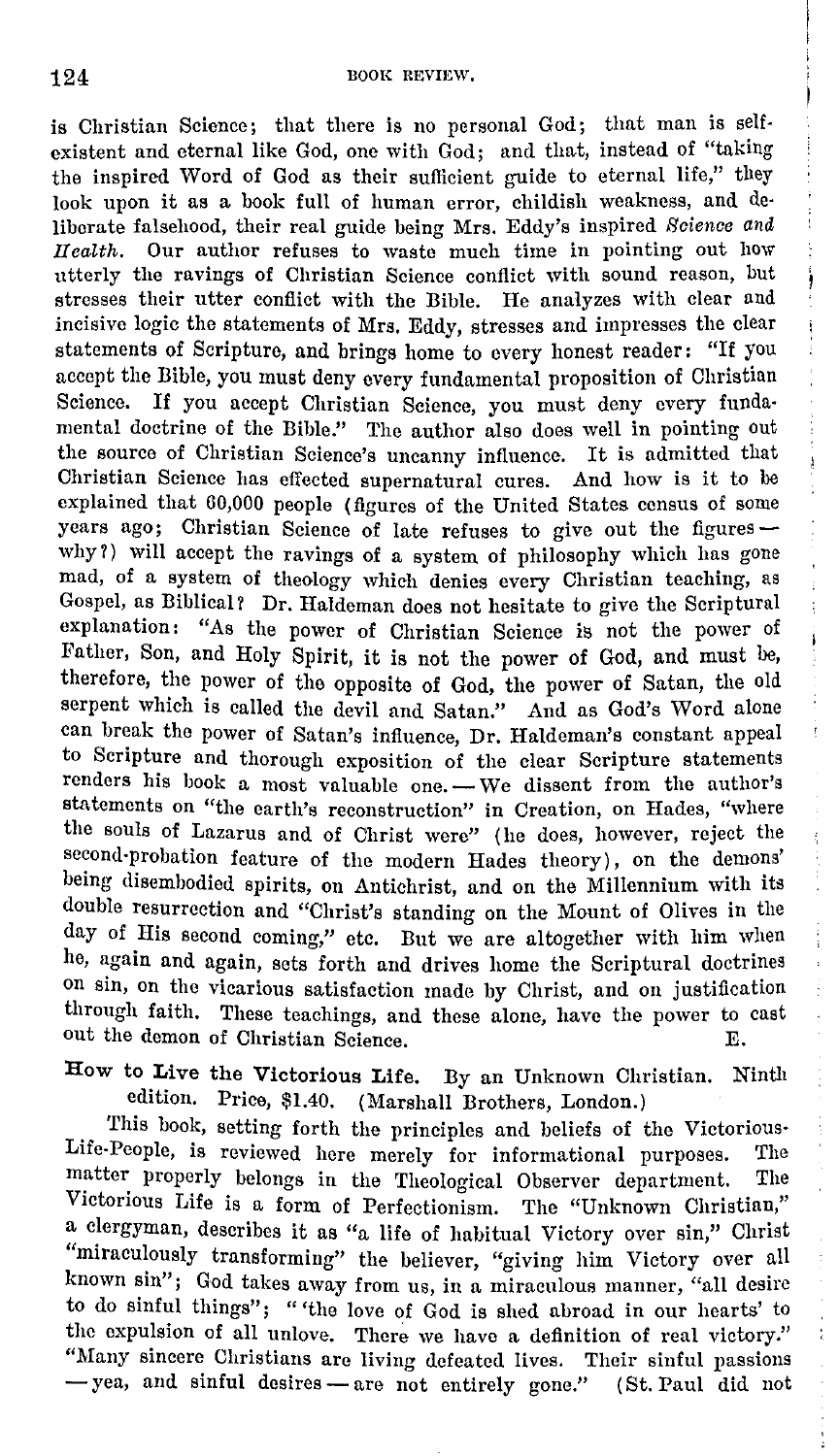know how to lead the Victorious Life. According to Rom. 7 he lived a defeated life. The "Unknown Christian" refrains from touching upon this matter.) The Victorious Life differs from the common form of Perfectionism in this, that the alleged utter sinlessness is of an intermittent nature. The Christian who has attained to the Victorious Life "can at any time partially withdraw his surrender or break his communion." Then the Victorious Life is interrupted. And thus I John 1, 8 remains inviolate. "It is a moment-by-moment victory. Many have experienced this freedom from known sin for five minutes, for ten minutes, for an hour, and for a much longer time." But "so long as a man is fully surrendered to Christ and in full communion with Him, he cannot sin. There is no tendency to sin."  $(Rom. 7!)$  - Justification by faith, the chief and central doctrine of the Bible, is a matter of minor importance to the exponents of the Victorious Life, as to all Perfectionists, and their Victorious Life cannot be anything but "a defeated life.'' Two quotations will suffice to bring out this unchristian characteristic of Perfectionism: "What does the New Testament talk about chiefly? By far the greatest part of it is devoted to telling Christians how to live after they have found Christ as their Savior rather than how to get salvation from the penalty of sin.'' (And the very first passage quoted in proof of this con· tention is Matt.  $1, 21$ ! ) "But one does not fully appropriate that Life money by consider Club for the Series from the guilt of sin." merely by accepting Christ as the Savior from the guilt of sin."

A Manual of Christian Ethics. By *Leander S. Keyser*, D.D. 132 pages.

Price, \$1.25. ( The Lutheran Literary Board, Burlington, Iowa.) This *Manual* contains a lucid and thorough presentation of the subjectmatter of ethics. Its nature, scope, principles, and technical terms are clearly defined, the source and mainspring of the Christian conduct pointed out ("the grateful love to God for all His mercies and benefits, especially in redeeming us from sin"), and the chief duties of the Christian in his various relations set forth. It brings out important truths, such as "the expulsive power of a new affection." The student of theology and the preacher will do well to study "the duties of ministers," such as getting his sermons out of the Bible and preaching the Gospel "without assuming the apologetic attitude at all." - We are with the author when he castigates evolutionism in his masterly way ("Could a fierce and selfish struggle for existence ever have evolved into its precise opposite, the rule and fellowship of altruistic love? Can something evolve out of nothing? Can a higher quality evolve out of a lower?"), when he points out the importance of the ethics of the Bible in the domain of apologetics ("The high standard of moral teaching in the Bible, compared with ethnic systems, is a powerful argument for its divine inspiration and authorship"), and we are with him heart and soul, of course, in his pronounced stand for the "vicarious and substitutional atonement" and his repudiation of kenoticism. - The author treats ethics "in the light of Holy Scripture, in addition to the light of nature and reason." We fear that the addition of the extremely great mass of philosophical arguments will prove rather harmful to the students, for whom this book is primarily intended. They should be warned against taking too much of the apologetic attitude. Then, too, the stressing of the ethical value of the Biblical concepts has a tendency to give the student a wrong viewpoint. It will hardly do to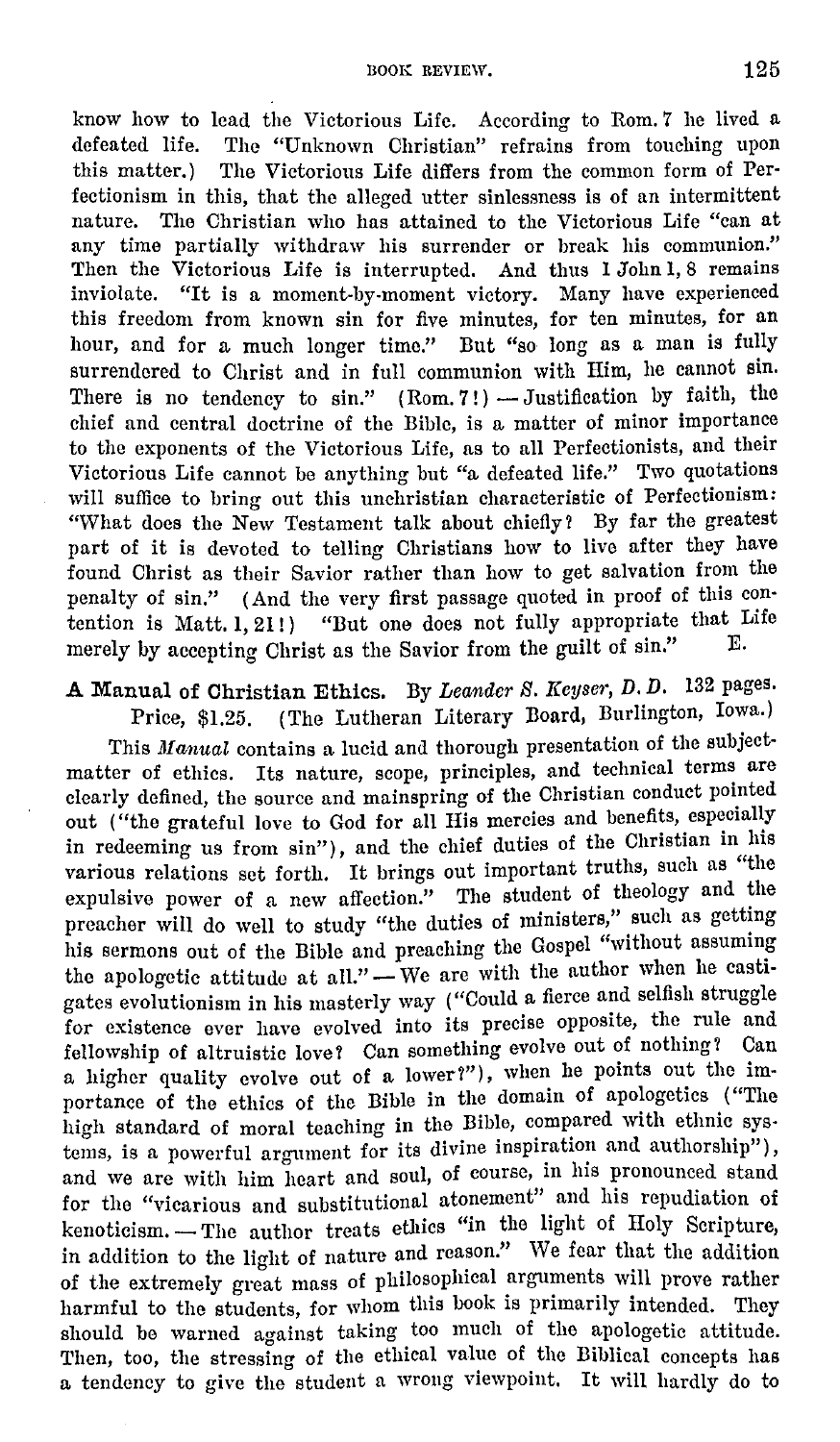treat justifying faith in two sentences, the first of which gives the Scrip' tural definition of faith and the second of which states that "this fa\th is a good [ethical] work, because it is begotten by the Holy Spirit and accepts the righteous Savior." It is misleading to tell the student: "What a field there is for positive preaching!" and then to give this instanee: "Take the Christian virtue of faith,  $-\text{faith}$  in God and Christ,  $-\text{and } \text{how}$ much inspiration there is in showing how good, strong, comforting, and rational an act of the soul it is."  $\overline{\phantom{a}}$  We dissent from a number of statements contained in the Manual: "the epochs of creation," "if theistic evolution should ultimately be proved to be true scientifically," "'the falness of time' with the Gentiles" and "its ethical implication in preparing for the coming of an ethical Redeemer," "the Christian Church to-day is composed of the various evangelical churches which are true to its original institution and purpose" (how many are there, and which are they!). Instead of defining repentance, conversion, as consisting of contrition and faith and identifying vocation, illumination, regeneration, conversion, the Manual requires the students to view "vocation," as the "call of God to awaken the sinner to his unsaved condition"; "illumination," by which the sinner is convicted of his sin, "repentance, or godly sorrow for sin,'' "passive faith" (1?), "by which the sinner passively permits God to save him," and "regeneration," by which the Holy Spirit begets the new life, as the suecessive stages of conversion. That is not Lutheran doctrine. It is synergism in its subtle form. The reviewer was rather taken aback when he met a statement which looked exactly like a quotation from Erasmus. The familiar argument of Erasmus for the freedom of the human will in spiritual things runs thus: "Otherwise all these promises, all these threatenings, exhortations, reproaches, asseverations, blessings, and curses would be meaningless.... Of what use are these many commands if it does not lie in man's power to do what is commanded?" (Luther, St. L. Ed., 18, 1622.) The  $n$ anual, p. 63: "Every command, every exhortation, every appeal in the Bible, implies freedom of the will." We were relieved to find that the author meant the statement to apply only in the domain of civil morality, though even then the statement is far too sweepmg and, altogether, as being a favorite argument of all Erasmians, it should not find a place in Lutheran manuals. Nor should Emerson have been permitted to sing his "braeing quatrain" on the glorious "freedom of man" in this connection. But  $-$  on page 104 synergism crops out unmistakably. The "repentant," as yet unregenerate, sinner is described as having "a desire to be freed from the unethical status. Repentance means a change of mind-that is, of the intellect, the heart, and the will." "Passive faith" ( ! ?) is thus described: "'l'he convicted sinner may struggle and try to save himself for a time, as Luther did, but until he is willing to surrender to God, who alone can save him, the work will not proceed. The Holy Spirit operates upon him until he passively permits God to save him; then the next divine function takes place" - regeneration, the creation of the new life. 'l'hus the unconverted man is made the possessor of spiritual powers, of the *facultas se applicandi ad gratiam*. All this in the face of the author's fine declaration on page 65: "In the spiritual realm the Bible teaches that man's will is in bondage since the fall of Adam, ... that in spiritual matters man is 'dead in trespasses and sins.'"

E.

Í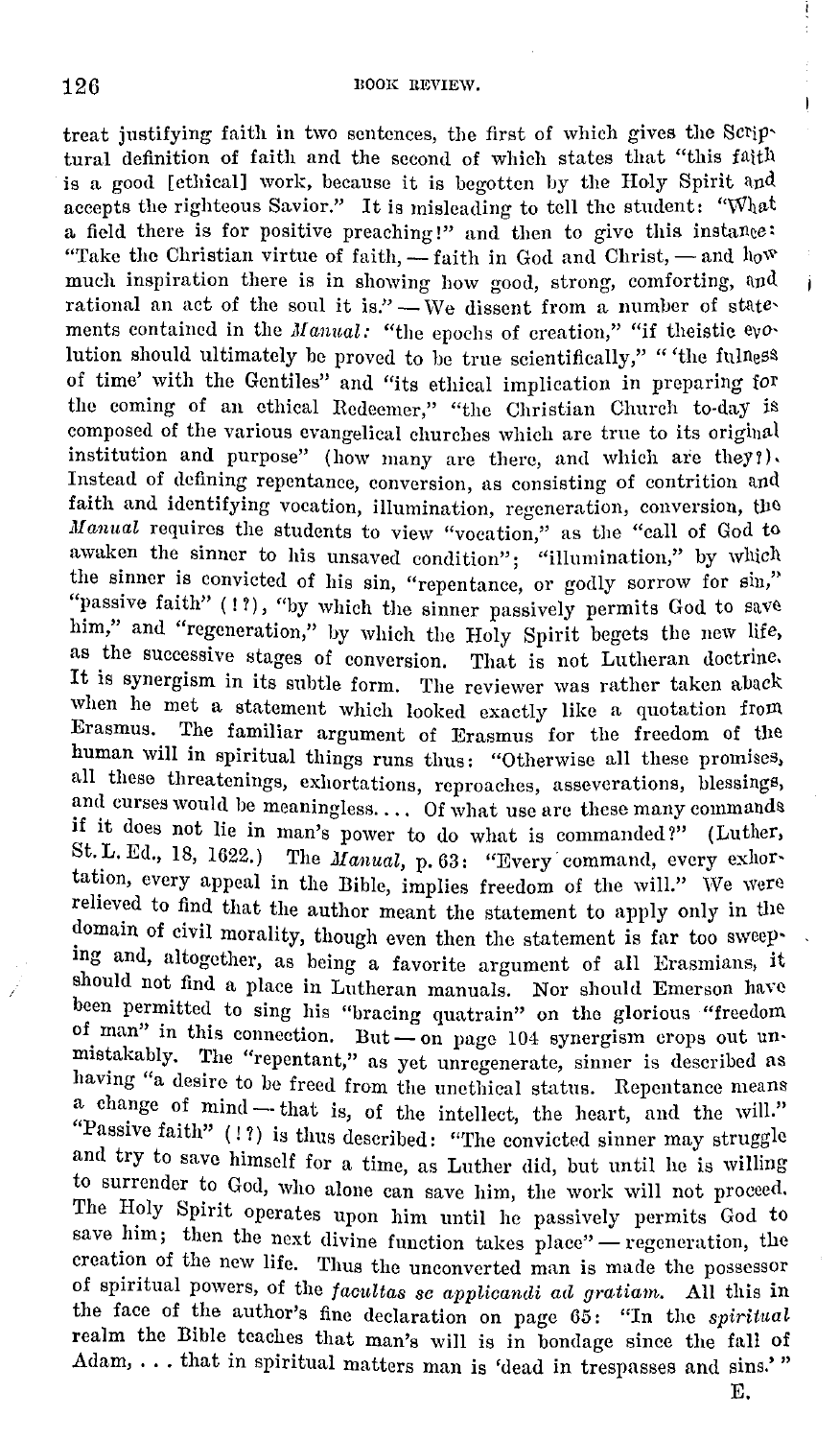History of the Reformation of the Sixteenth Century. By J. *H. Merle D'Aubigne, D. D.,* president of the Theological School of Geneva and Vice-President of the *ffooiete Evangelique.* Translated by H. *White,*  B. A., M. A., Ph. D. Five volumes,  $7\frac{1}{4}\times5$ . About 500 pages each volume. Price, \$7.50 per set. (Published jointly by Wm. B. Eerdmans Publishing Co., Grand Rapids, Mich., and the American Tract Society, New York.) Order through Concordia Publishing House, St. Louis, Mo.

The publishers here offer a new edition of the well-known *History of the Reformation* by D'Aubigne, which has been popular among Protestants for almost three quarters of a century. The publishers state: "D'Aubigné's great merit is that he recognized the lumd of God in human history and saw in the Reformation an attempt to revive Biblical Christianity and to restore the crown rights of the Christ of God. A work of such a nature we *need* in our days, in which writers often make too little of the spiritual and too much of the economic factors in history, while some call in question the wisdom and justice of the Reformation movement, which Rome still persists in branding as a revolt." While D'Aubigne's history naturally presents the Reformed view, it was written with great care and brings so much interesting detail that the reading never becomes tedious. For the benefit of those who are not acquainted with the work, the following *resume* of each volume is given: I. The Rise of the Papacy. Earlier Efforts at Reform and the State of Europe before the Reformation. Luther's Youth, Conversion, and Early Labors. The Indulgences and the Theses. Luther before the Legate. II. The Leipsic Disputation. Papal Bull. The Diet of Worms. The Swiss. III. First Reforms. Agi· tation, Reverses, and Progress. Divisions. The French. IV. The Protest and the Conference, The Augsburg Confession. Switzerland. V. England before the Reformation. The Revival of the Church. The English New Testament and the Court of Rome. The Two Divorces.

Revelation in the Light of History and Experience. By *Herman Mackensen.* 208 pages,  $7\frac{1}{2} \times 5$ . Price, \$2.00. (The Stratford Co., Boston, Mass.) Order through Concordia Publlslung House, St. Louis, Mo.

This book, as its title-page indicates, is "an effort to think straight." It is dedicated "to all modern believers in a personal God." "In the opinion of the author the logical approach to the subject of revelation, from the point of view of the investigator, is not to start with a book, but to start with man. *Does human nature, do the personal and social problems arising* out of human nature demand revelation? And if so, what results would *we be justified in expecting of revelation?* With this question Part I of this book occupies itself," *i.e.,* "Revelation from the Angle of Logic." In Part II the author then takes up a detailed analysis of the "Religion of Israel." "The purpose of this analysis is to determine whether the religion of Israel exhibits unmistakably the earmarks of revelation, or whether its origin, its development, its conceptions of God and righteousness, and its achievements as a spiritual and moral force can be satisfactorily explained on some other basis. For this we consider to be the ultimate issue: If they can be thus explained, revelation is excluded; if not, even the

/